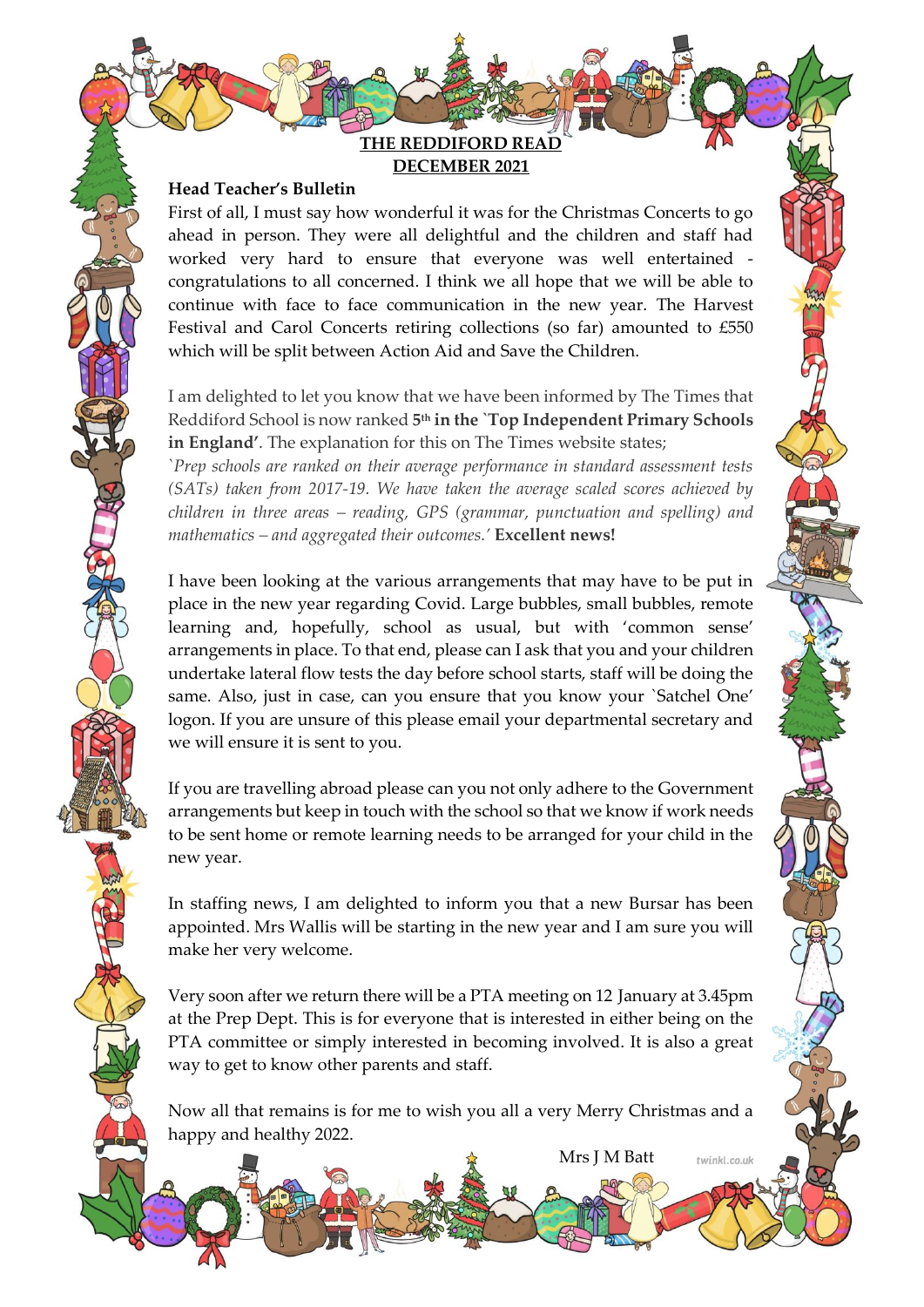# **Head's Honours**

| Ashni Tanna            | 6O  | Excellent English work                          |
|------------------------|-----|-------------------------------------------------|
| Annika Cegla           | 6O  | Excellent English work                          |
| Neil Naik              | 5G  | Excellent English work                          |
| Pranit Narkar          | 5G  | Excellent English work, in History 100%         |
| Akshaj Mittal          | 5G  | 23/25 in Primary Maths Challenge                |
| Ariyan Vaghjiani       | 5B  | 99% in English Test & excellent Rosa Parks poem |
| Ashmitha Suthakaran 5B |     | 92.5% in Maths Test                             |
| Neriah Oyekan          | 5B  | Playing Trumpet well                            |
| Aarav Krishnan         | 3SB | Fantastic dragon story                          |
| Aditya Bhandari        | 4B  | Winning MP's Art Competition                    |
| Navan Wadhwa           | 3K  | Fantastic dragon story                          |
| Vihaan Khandelwal      | 6O  | Excellent story writing                         |

## **Postcards Sent Home**

| Mylan Nathan     | RL        | Miss Lloyd              | For making fantastic progress with<br>reading and writing |
|------------------|-----------|-------------------------|-----------------------------------------------------------|
| Zoe Kerakatty    | <b>RW</b> | Miss Way                | For writing a super letter to Santa                       |
| Vivek Mashru     | 1S        | Mrs Sethi               | For effort to produce an excellent animal<br>factfile     |
| Avi Solanki      | 1S        | Mrs Sethi               | For effort to produce an excellent animal<br>factfile     |
| Aarishan Sajiram | 1S        | Mrs Sethi               | For effort to produce an excellent animal<br>factfile     |
| Anjali Patel     | 1S        | Mrs Sethi               | For effort to produce an excellent animal<br>factfile     |
| Amelia Patel     | 1W        | Miss Curry              | For creating a fantastic still life drawing<br>of a bear  |
| Niam Patel       | 1W        | Mrs<br>Whitmarsh        | Excellent factfile about Rosa Parks                       |
| Maya Sahota      | 1W        | <b>Mrs</b><br>Whitmarsh | For making an excellent factfile about<br>hibernation     |
| Vivaan De        | 1W        | <b>Mrs</b><br>Whitmarsh | For making an excellent factfile about<br>hibernation     |
| Ahana Putatunda  | 2L        | Mrs<br>Longhurst        | For making an excellent Stone Age<br>project              |
| Inaaya Rahman    | 2L        | Mrs<br>Longhurst        | For making an excellent Stone Age<br>project              |
| Riya Patel       | 2L        | Mrs<br>Longhurst        | For making an excellent Stone Age<br>project              |
| Nyal Chavda      | 2L        | <b>Mrs</b><br>Longhurst | For making an excellent Stone Age<br>project              |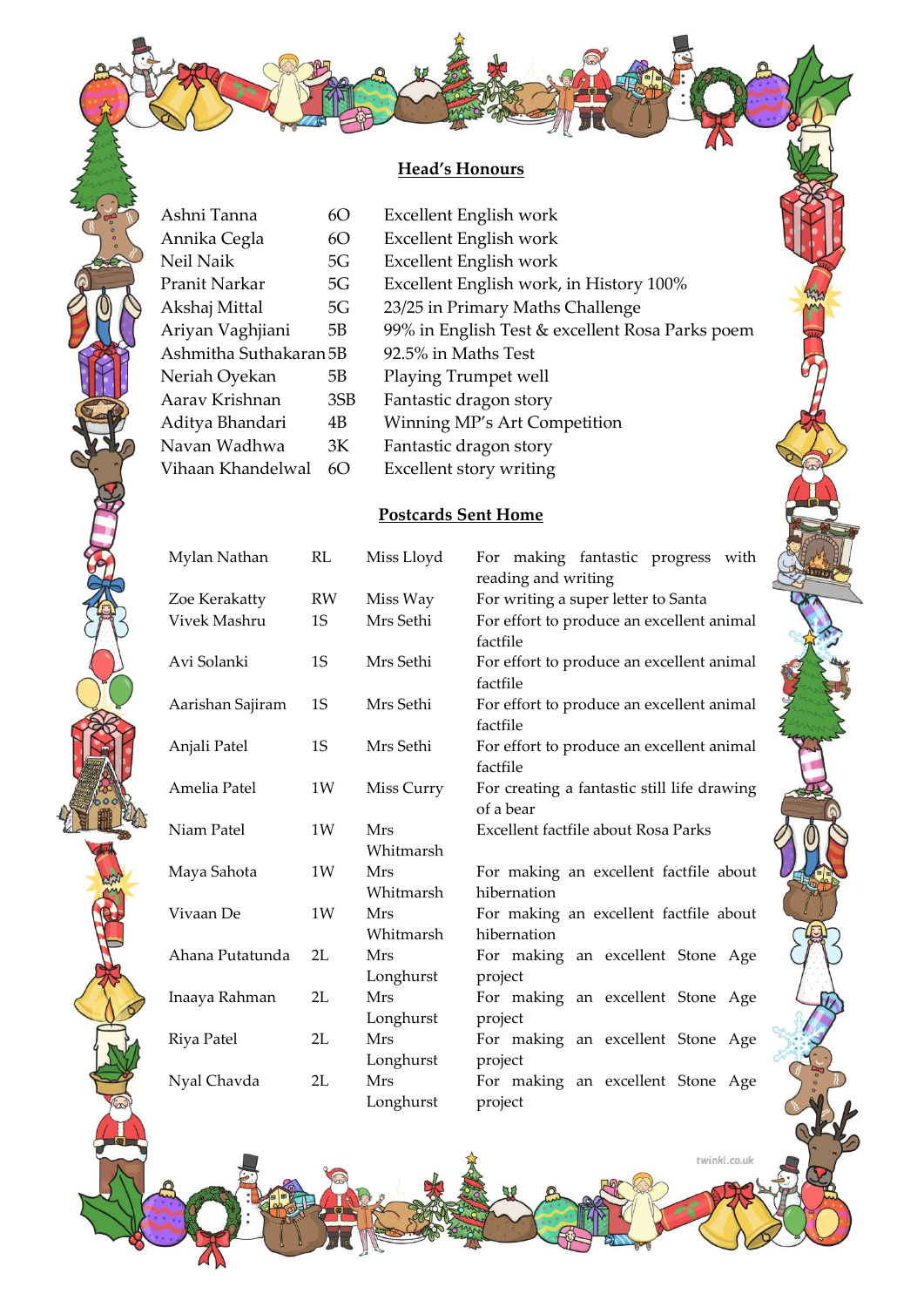| Shay Pindolia                          | 2L  | Mrs Longhurst | For making an excellent Stone Age                          |
|----------------------------------------|-----|---------------|------------------------------------------------------------|
|                                        |     |               | project                                                    |
| Geoffrey Inikori                       | 2L  | Mrs Longhurst | For making an excellent Stone Age                          |
|                                        |     |               | project                                                    |
| Aryan Patel                            | 2L  | Mrs Longhurst | For making an excellent Stone Age                          |
|                                        |     |               | project                                                    |
| Maya Mistry                            | 2L  | Miss Curry    | Creating a lovely self-portrait and still-                 |
|                                        |     |               | life image of fruit using tone<br>A fantastic dragon story |
| Evie Gavigan-Ford<br>Sakthi Sasitharan | 3K  | Mrs Knight    |                                                            |
|                                        | 3K  | Mrs Knight    | An excellent dragon description                            |
| Sanvi Singh                            | 3K  | Mrs Knight    | A fantastic dragon story                                   |
| Arin Dabasia                           |     | Mrs Knight    | An excellent dragon description                            |
| Harisiyan Sajiram                      | 3SB | Mrs Buck &    | Hard work and contributions to lessons                     |
|                                        |     | Mrs Stewart   |                                                            |
| Sofia Maan                             | 3SB | Mrs Buck &    | Positive outlook and caring nature for                     |
|                                        |     | Mrs Stewart   | others                                                     |
| Zakir Anwer                            | 4B  | Mrs Shah      | Well researched and well-presented fact                    |
|                                        |     |               | file on Australia                                          |
| Aditya Bhandari                        | 4B  | Mrs Shah      | Well researched and well-presented fact                    |
|                                        |     |               | file on Australia                                          |
| Medhavi Kadel                          | 4B  | Mrs Shah      | Well researched and well-presented fact                    |
|                                        |     |               | file on Australia                                          |
| Kishan Gudka                           | 4B  | Mrs Shah      | Well researched and well-presented fact                    |
|                                        |     |               | file on Australia                                          |
| Eashar Stotz                           | 4B  | Miss Bales    | For writing an excellent poem about                        |
|                                        |     |               | fireworks                                                  |
| Haisam Butt                            | 4B  | Miss Bales    | For writing an excellent poem about                        |
|                                        |     |               | fireworks                                                  |
| Deeyana Pandya                         | 4B  | Miss Bales    | For writing an excellent poem about                        |
|                                        |     |               | fireworks                                                  |
| Aditya Bhandari                        | 4B  | Mrs Cound     | David Simmonds CBE MP Christmas                            |
|                                        |     |               | Card Design Winner 2021                                    |
| Anuradha                               | 4S  | Mrs Shah      | Well researched and well-presented fact                    |
| Jayaseelan                             |     |               | file on Australia                                          |
| Muhammad Anwar                         | 4S  | Mrs Shah      | Well researched and well-presented fact                    |
|                                        |     |               | file on Australia                                          |
| Zaynah Khan                            | 4S  | Mrs Shah      | Well researched and well-presented fact                    |
|                                        |     |               | file on Australia                                          |
| Roshni Ghattaura                       | 4S  | Mrs Shah      | Well researched and well-presented fact                    |
|                                        |     |               | file on Australia                                          |
| Sundaram Khurana                       | 4S  | Mrs Shah      | An excellent Science investigation write-                  |
|                                        |     |               |                                                            |
| Sophie Cegla                           | 4S  | Mrs Shah      | up<br>An excellent Science investigation write-            |
|                                        |     |               |                                                            |
|                                        |     |               | up                                                         |

twinkl.co.uk

m.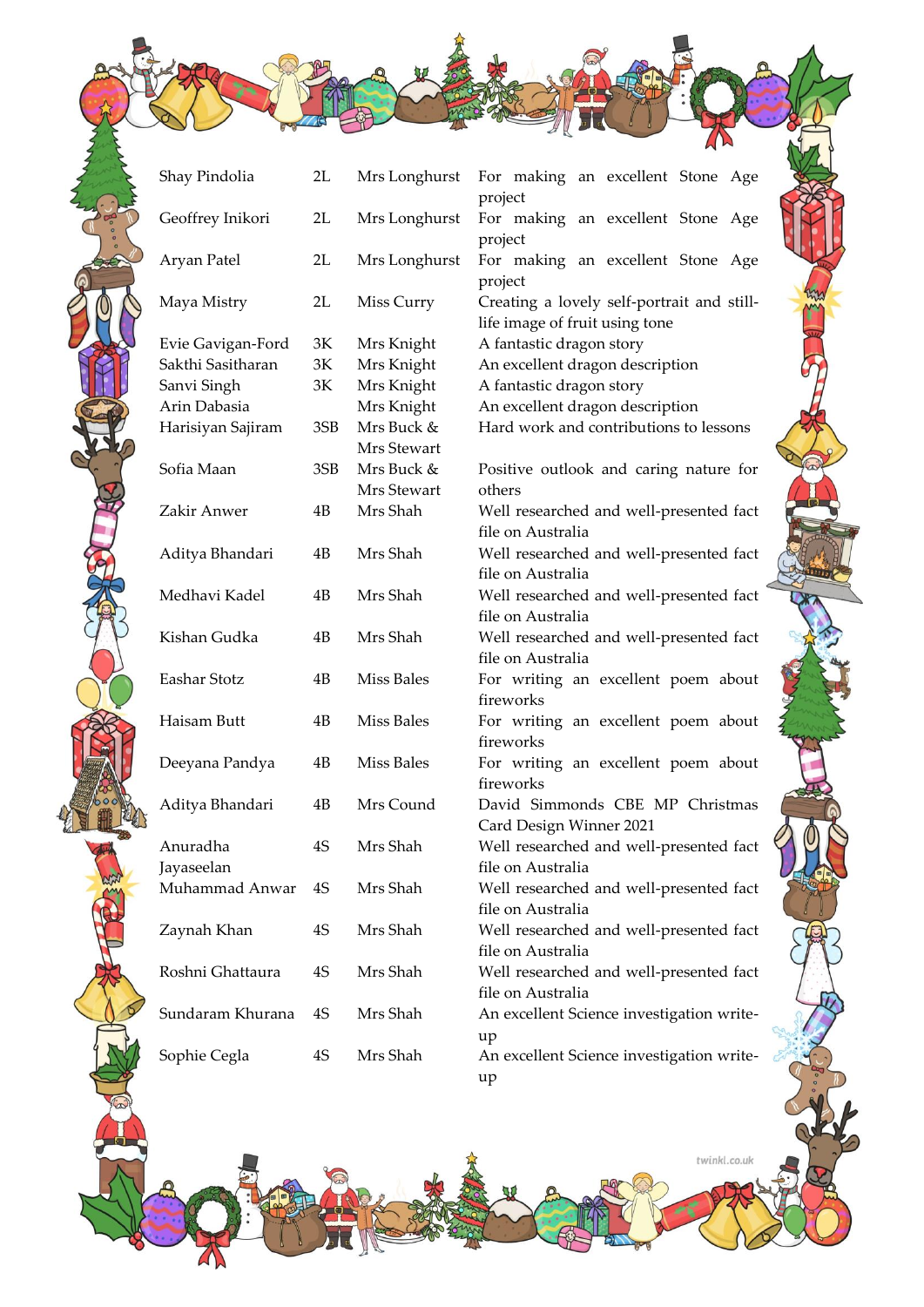| Vinit Babla             | 5В | Mrs Slinger     | Excellent factfile and reflection on Battle of<br>the Somme and a brilliant poem    |
|-------------------------|----|-----------------|-------------------------------------------------------------------------------------|
| Nimmi Patel             | 5B | Mrs Slinger     | Excellent factfile and reflection on Battle of<br>the Somme and a brilliant poem    |
| Myuni Munasinghe        | 5G | Miss Bales      | For great work and thoughtful opinion on<br>the Battle of the Somme                 |
| Anaiya Hirani-<br>Patel | 5G | Miss Bales      | An excellent WW1 poem                                                               |
| Khai Shah               | 5G | Miss Bales      | An excellent WW1 poem                                                               |
| Sanaya Patel            | 5G | Miss Bales      | An excellent WW1 poem                                                               |
| Samir Akbar             | 6G | Mr O'Toole      | Excellent descriptive and creative writing                                          |
| Mihika Jain             | 6G | Mr O'Toole      | Excellent descriptive and creative writing                                          |
| Haren Ranjith           | 6G | Mr O'Toole      | Excellent descriptive and creative writing                                          |
| Mira Vekaria            | 6G | Mr O'Toole      | Excellent descriptive and creative writing                                          |
| Zubiya Shaik            | 6G | Mr O'Toole      | Excellent descriptive and creative writing                                          |
| Arya                    | 6G | Mr O'Toole      | Excellent descriptive and creative writing                                          |
| Madhusudhanan           |    |                 |                                                                                     |
| Eva Baghi               | 60 | Mrs Knight      | improved quality of work and<br>For<br>contribution to class discussions in History |
| Annika Cegla            | 6O | Mrs Knight      | An excellent presentation and detailed<br>research about Austria                    |
| Anni Shah               | 6O | Mrs Knight      | An excellent presentation and detailed<br>research about Albania                    |
| Rhea Ramessur           | 6O | Mrs Knight      | An excellent presentation and detailed<br>research about France                     |
| Sochi Irukwu            | 6O | Mrs<br>Anderson | Brilliant poem titled 'I Love Being Black'                                          |
| Kaya Mughan-<br>Renshaw | 6O | Mrs Knight      | An excellent presentation and detailed<br>research about Bulgaria                   |
| Jagrit Bhutani          | 60 | Mr O'Toole      | Excellent descriptive and creative writing                                          |
| Leah Devabala           | 6O | Mr O'Toole      | Excellent descriptive and creative writing                                          |
| Rishi Kylahsum          | 6O | Mr O'Toole      | Excellent descriptive and creative writing                                          |
| Aman Mehra              | 6O | Mr O'Toole      | Excellent descriptive and creative writing                                          |
| Aarish Mehta            | 6O | Mr O'Toole      | Excellent descriptive and creative writing                                          |
| Sianna Patel            | 6O | Mr O'Toole      | Excellent descriptive and creative writing                                          |
| Keshnika                | 6O | Mr O'Toole      | Excellent descriptive and creative writing                                          |
| Senthuran               |    |                 |                                                                                     |
| Saayuj Shankar          | 60 | Mr O'Toole      | Excellent descriptive and creative writing                                          |
|                         |    |                 |                                                                                     |

#### **Housepoint Winners – Autumn 2021** Lower School – Parks Upper School – Hawking

**PS Thank you from all the staff for your generous gifts and cards**